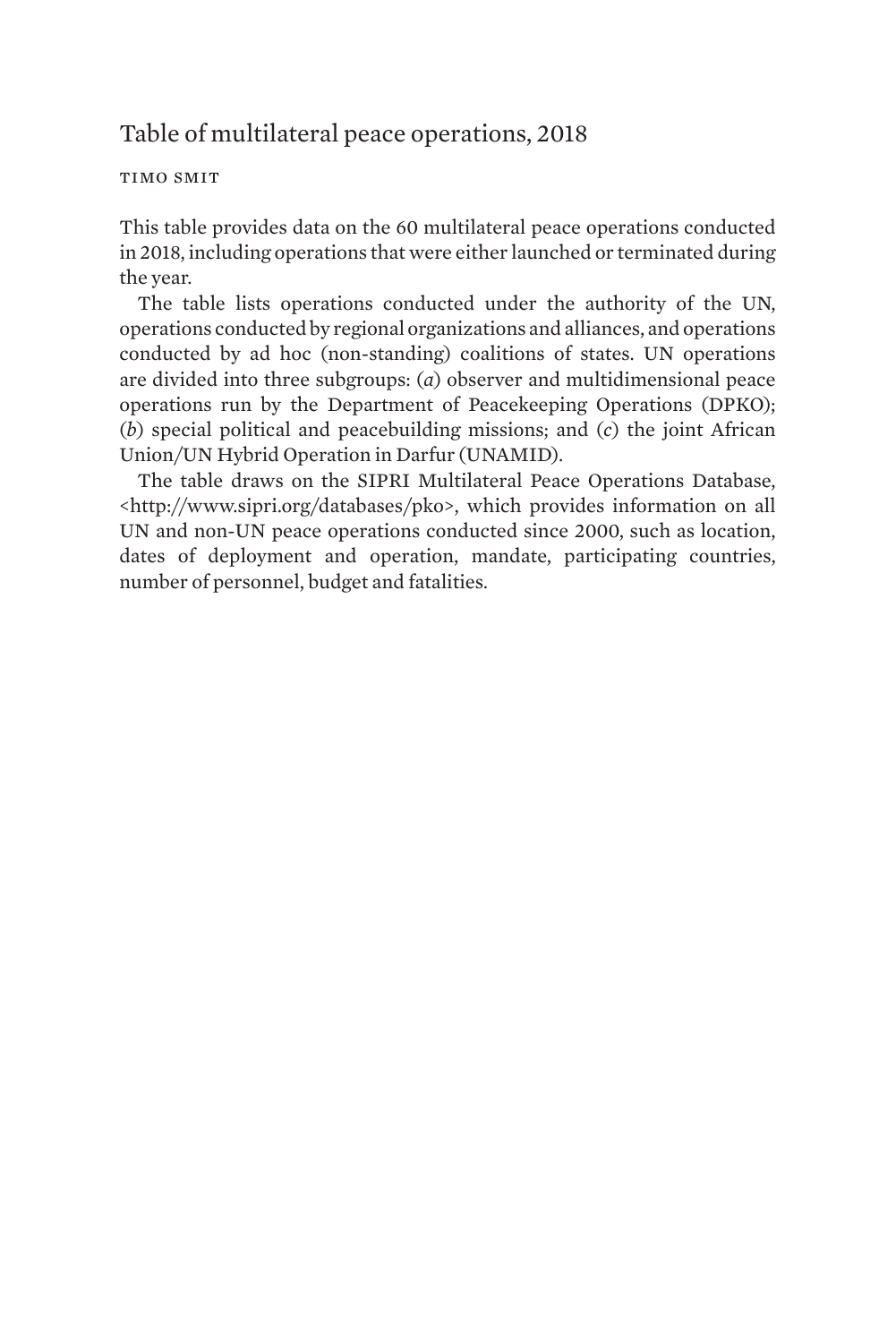## Multilateral peace operations, 2018

| Operation                                             |           | Start Location                                     | Mil.         | Pol.           | Civ. |
|-------------------------------------------------------|-----------|----------------------------------------------------|--------------|----------------|------|
| <b>United Nations Peacekeeping Operations</b>         | 72 217    | 8075                                               | 3964         |                |      |
| <b>UNTSO</b>                                          |           | 1948 Middle East                                   | 142          |                | 77   |
| <b>UNMOGIP</b>                                        |           | 1951 India/Pakistan                                | 44           |                | 23   |
| <b>UNFICYP</b>                                        |           | 1964 Cyprus                                        | 804          | 68             | 37   |
| <b>UNDOF</b>                                          |           | 1974 Syria (Golan)                                 | 939          | $\equiv$       | 49   |
| <b>UNIFIL</b>                                         |           | 1978 Lebanon                                       | 10 3 17      |                | 239  |
| <b>MINURSO</b>                                        |           | 1991 Western Sahara                                | 2.2.4        | 1              | 75   |
| MONUSCO                                               | 1999 DRC  |                                                    | 15851        | 1362           | 833  |
| <b>UNMIK</b>                                          |           | 1999 Kosovo                                        | 8            | 10             | 93   |
| <b>UNMIL</b>                                          |           | 2003 Liberia                                       |              | L.             | 155  |
| <b>UNISFA</b>                                         |           | 2011 Abvei                                         | 4545         | 41             | 136  |
| <b>UNMISS</b>                                         |           | 2011 South Sudan                                   | 14904        | 1778           | 895  |
| <b>MINUSMA</b>                                        | 2013 Mali |                                                    | 12811        | 1761           | 743  |
| <b>MINUSCA</b>                                        | 2014 CAR  |                                                    | 11628        | 2049           | 607  |
| MINUJUSTH                                             |           | 2017 Haiti                                         | $\equiv$     | 1005           | 157  |
| <b>United Nations Special Political Mission</b>       | 1086      | 76                                                 | 1099         |                |      |
| <b>UNAMA</b>                                          |           | 2002 Afghanistan                                   | $\mathbf{1}$ |                | 280  |
| <b>UNAMI</b>                                          | 2003 Iraq |                                                    | 241          | $\equiv$       | 306  |
| <b>UNIOGBIS</b>                                       |           | 2010 Guinea-Bissau                                 | $\mathbf{1}$ | 12             | 62   |
| <b>UNSMIL</b>                                         |           | 2011 Libya                                         | 234          | $\mathfrak{D}$ | 174  |
| <b>UNSOM</b>                                          |           | 2013 Somalia                                       | 539          | 14             | 152  |
| <b>UNVMC</b>                                          |           | 2017 Colombia                                      | 70           | 48             | 125  |
| <b>United Nations/African Union</b>                   | 6045      | 2296                                               | 630          |                |      |
| <b>IINAMID</b>                                        |           | 2007 Sudan (Darfur)                                | 6045         | 2296           | 630  |
| <b>African Union</b>                                  |           |                                                    | 20169        | 662            | 123  |
| AMISOM                                                |           | 2007 Somalia                                       | 20161        | 662            | 66   |
| MISAHEL <sup>a</sup>                                  | 2013 Mali |                                                    |              | $\equiv$       | 11   |
| MISAC <sup>a</sup>                                    | 2014 CAR  |                                                    |              |                | 9    |
| <b>AU Observer Mission</b><br>in Burundi <sup>a</sup> |           | 2015 Burundi                                       | 8            |                | 37   |
| <b>Economic Community of West African States</b>      | 1271      | 271                                                |              |                |      |
| <b>ECOMIB</b>                                         |           | 2012 Guinea-Bissau                                 | 396          | 146            |      |
| <b>ECOMIG</b>                                         |           | 2017 Gambia                                        | 875          | 125            |      |
| <b>European Union</b>                                 |           |                                                    | 1494         | 314            | 722  |
| <b>EUFOR ALTHEA</b>                                   |           | 2004 Bosnia and                                    | 560          |                | 17   |
|                                                       |           | Herzegovina                                        |              |                |      |
| <b>EUBAM Rafah</b>                                    |           | 2005 Palestinian<br>territories (Rafah             |              | 1              | 8    |
| <b>EUPOL COPPS</b>                                    |           | Crossing Point)<br>2005 Palestinian<br>territories |              | 20             | 39   |
| <b>EULEX Kosovo</b>                                   |           | 2008 Kosovo                                        |              | 166            | 124  |
| <b>EUMM</b> Georgia                                   |           | 2008 Georgia                                       |              |                | 201  |
| <b>EUTM</b> Somalia                                   |           | 2010 Somalia                                       | 128          |                | 10   |
|                                                       |           |                                                    |              |                |      |

Unless otherwise stated, all figures are as of 31 Dec. 2018 or the date of closure. Operations that closed in 2018 are shown in italic type and are not included in the aggregate figures.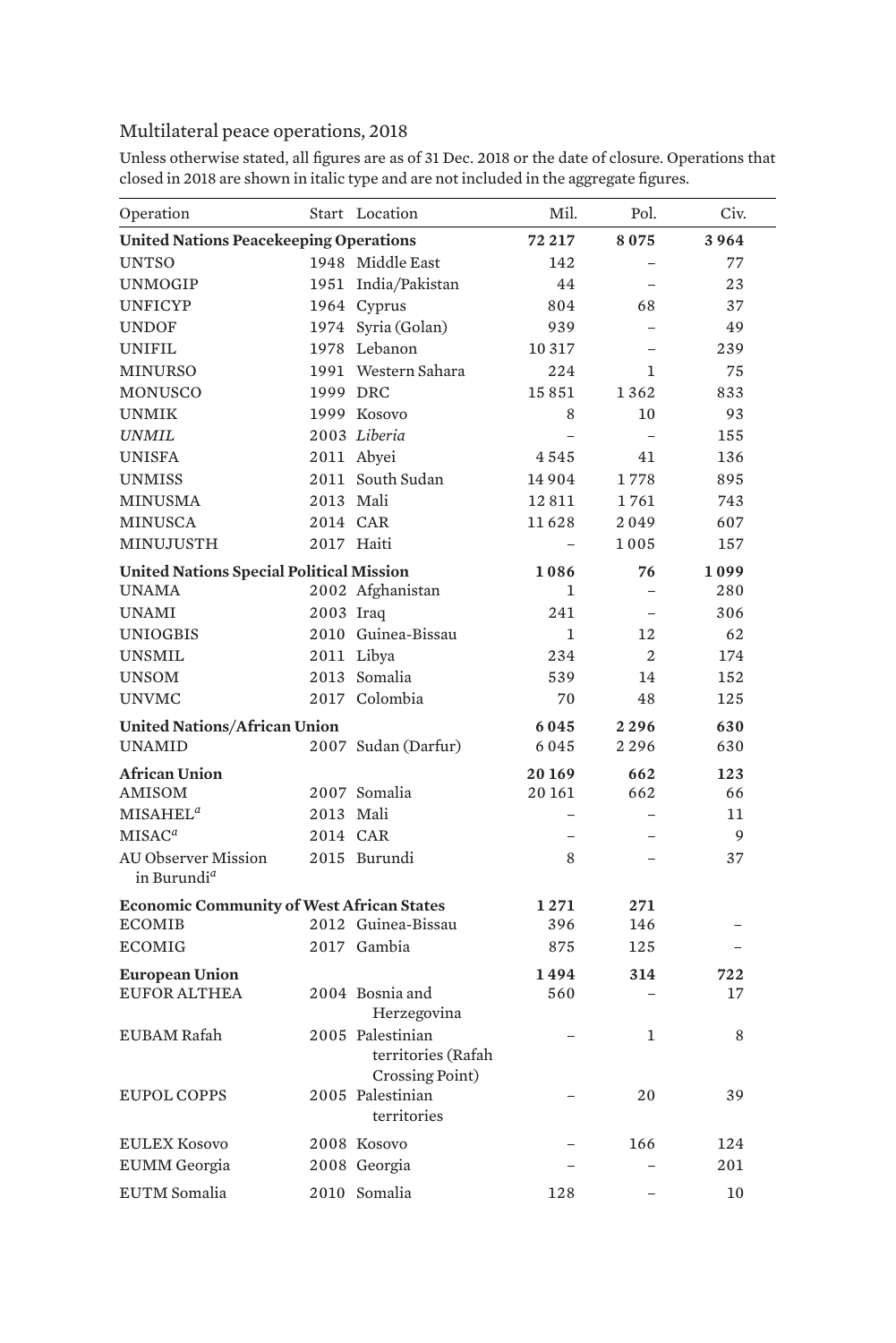| Operation                                                      |           | Start Location                 | Mil.                 | Pol.                 | Civ.         |
|----------------------------------------------------------------|-----------|--------------------------------|----------------------|----------------------|--------------|
| <b>EUCAP Sahel Niger</b>                                       |           | 2012 Niger                     |                      | 35                   | 80           |
| <b>EUTM Mali</b>                                               | 2013 Mali |                                | 640                  |                      | 52           |
| <b>EUAM Ukraine</b>                                            |           | 2014 Ukraine                   |                      | 44                   | 98           |
| EUCAP Sahel Mali                                               | 2015 Mali |                                |                      | 40                   | 71           |
| <b>EUTM RCA</b>                                                | 2016 CAR  |                                | 166                  |                      | $\mathbf{1}$ |
| <b>EUAM</b> Iraq                                               | 2017 Iraq |                                |                      | 8                    | 21           |
| North Atlantic Treaty Organization                             |           | 20552                          |                      |                      |              |
| <b>KFOR</b>                                                    |           | 1999 Kosovo                    | 3642                 |                      |              |
| <b>RSM</b>                                                     |           | 2015 Afghanistan               | 16910                |                      |              |
| <b>NMI</b>                                                     | 2018 Iraq |                                | $\ddot{\phantom{0}}$ | $\ddot{\phantom{0}}$ | . .          |
| <b>Intergovernmental Authority on Development</b>              |           |                                |                      |                      | 114          |
| <b>CTSAMVM</b>                                                 |           | 2015 South Sudan               |                      |                      | 114          |
| <b>Organization of American States</b>                         |           |                                |                      |                      | 28           |
| MAPP/OEA                                                       |           | 2004 Colombia                  |                      |                      | 28           |
| Organization for Security and                                  |           |                                |                      |                      | 1122         |
| <b>Co-operation in Europe</b>                                  |           |                                |                      |                      |              |
| <b>OSCE Mission to Skopje</b>                                  |           | 1992 FYROM                     |                      |                      | 35           |
| OSCE Mission to Moldova 1993 Moldova                           |           |                                |                      |                      | 10           |
| <b>OSCE PRCIO</b>                                              |           | 1995 Azerbaijan                |                      |                      | 6            |
|                                                                |           | (Nagorno-                      |                      |                      |              |
|                                                                |           | Karabakh)                      |                      |                      |              |
| <b>OSCE Mission to Bosnia</b>                                  |           | 1995 Bosnia and                |                      |                      | 33           |
| and Herzegovina                                                |           | Herzegovina                    |                      |                      |              |
| OSCE Presence in Albania 1997 Albania                          |           |                                |                      |                      | 19           |
| <b>OMIK</b>                                                    |           | 1999 Kosovo                    |                      |                      | 84           |
| OSCE Mission to Serbia                                         |           | 2001 Serbia                    |                      |                      | 21           |
| <b>OSCE SMM</b>                                                |           | 2014 Ukraine                   |                      |                      | 893          |
| <b>OSCE Observer Mission</b>                                   |           | 2014 Russia (Gukovo            |                      |                      | 21           |
| at the Russian                                                 |           | and Donetsk                    |                      |                      |              |
| Checkpoints Gukovo                                             |           | checkpoints)                   |                      |                      |              |
| and Donetsk                                                    |           |                                |                      |                      |              |
| <b>Southern African Development Community</b><br><b>SAPMIL</b> |           | 2017 Lesotho                   |                      |                      |              |
|                                                                |           |                                |                      |                      |              |
| Ad hoc coalition of states                                     |           |                                | 2266                 | 3                    | 192          |
| <b>NNSC</b>                                                    |           | 1953 South Korea               | 10                   | L.                   |              |
| <b>MFO</b>                                                     |           | 1982 Egypt (Sinai)             | 1 1 1 7              |                      | 111          |
| <b>JCC</b>                                                     |           | 1992 Moldova                   | 1 1 2 0              |                      |              |
|                                                                |           | (Transnistria)                 |                      |                      |              |
| <b>OHR</b>                                                     |           | 1995 Bosnia and<br>Herzegovina |                      |                      | 12           |
| $TIPH^d$                                                       |           | 1997 Palestinian               |                      |                      | 63           |
|                                                                |           | territories (Hebron)           |                      |                      |              |
| <b>IMT</b>                                                     |           | 2004 Philippines               | 19                   | 3                    | 6            |
|                                                                |           | (Mindanao)                     |                      |                      |              |

– = not applicable; . . = information not available; AMISOM = AU Mission in Somalia; AU = African Union; CAR = Central African Republic; Civ.= International civilian personnel; CTSAMVM = Ceasefire and Transitional Security Arrangements Monitoring and Verification Mechanism; DRC = Democratic Republic of the Congo; ECOMIB = ECOWAS Mission in Guinea-Bissau; ECOMIG = ECOWAS Mission in the Gambia; ECOWAS = Economic Community of